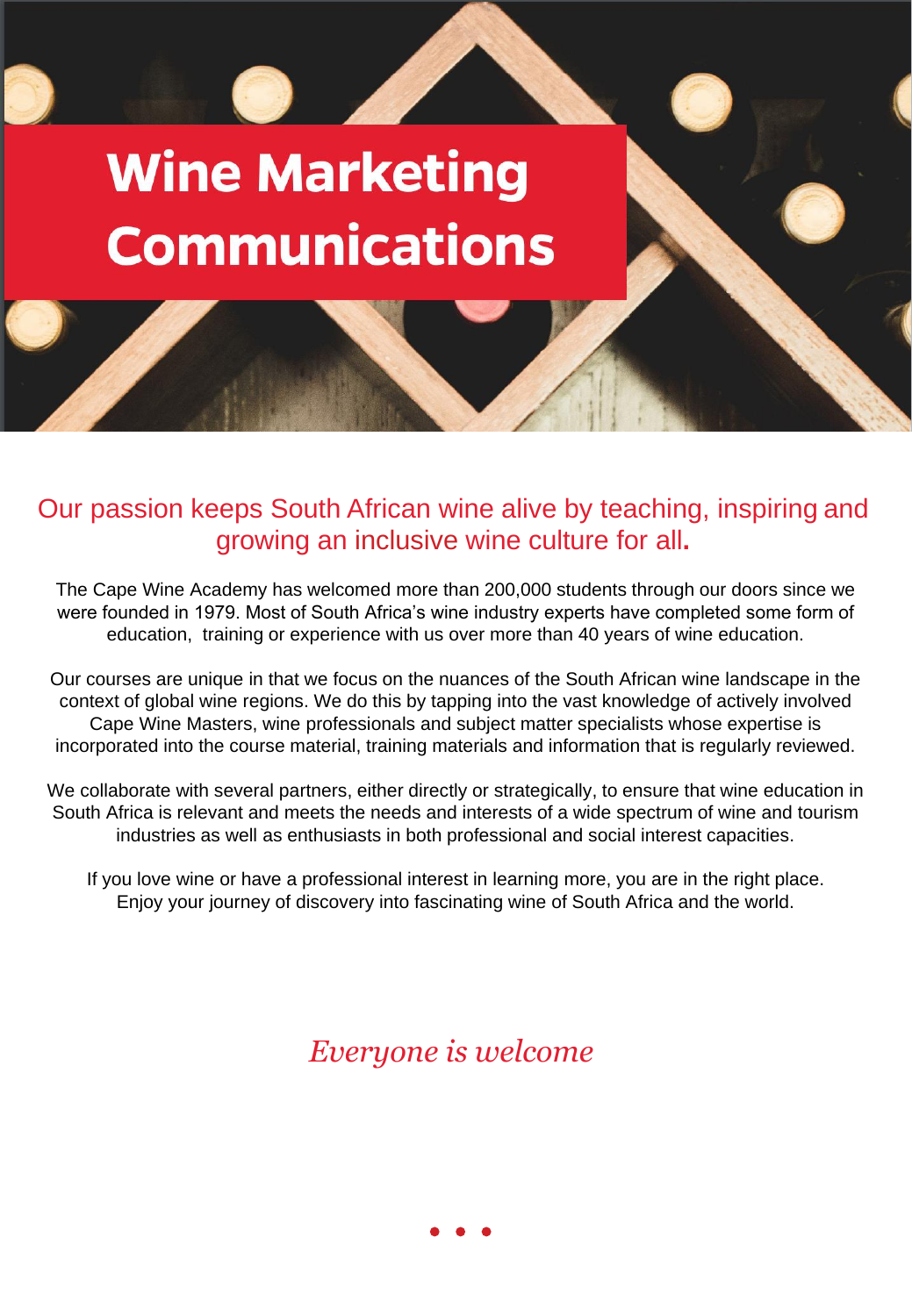**COURSE DETAILS** 

This course outlines the fundamentals of wine marketing communications and provides the building blocks for empowering a winery with a set of effective guidelines to get the right marketing communication plan going.

Written and presented by veteran wine journalist and communications specialist, Emile Joubert, this course is based on relevant practical pointers and advice from the frontlines of real world media experience.

A one-day practical program that will teach you:

- o Persuasive writing techniques
- o Listening and responding to media and market needs
- o Meeting and treating the wine media
- o Knowing what information to send out into the market and how to do it
- o Activating social media effectively
- o Developing a unique and original voice to get your brand heard, seen and tasted
- o Where to put your money and where not to waste your time

This course is aimed at winery public relations personnel and consultants, wine marketing and brand assistants, tasting-room and destination managers who wish to get to grips with the basics of marketing communications, specifically connecting with media.